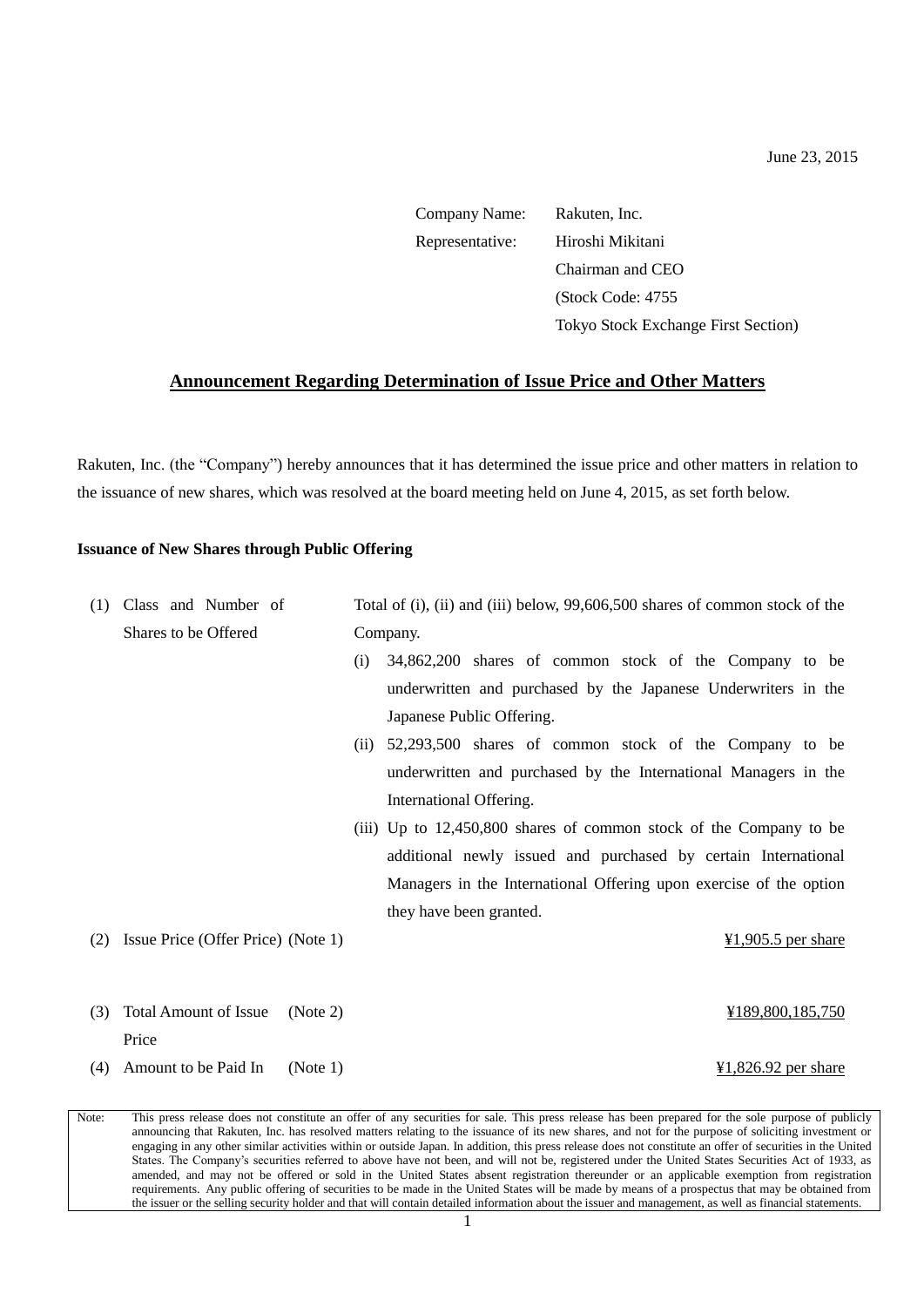| (5) | Total Amount to be.        | (Note 2) |                                                      | ¥181,973,106,980     |
|-----|----------------------------|----------|------------------------------------------------------|----------------------|
|     | Paid In                    |          |                                                      |                      |
| (6) | <b>Amount of Stated</b>    |          | (Note 2) Amount of Stated Capital to be Increased    | ¥90,986,553,490      |
|     | Capital and Additional     |          |                                                      |                      |
|     | Paid-in Capital to be      |          | Amount of Additional Paid-in Capital to be Increased | ¥90,986,553,490      |
|     | Increased                  |          |                                                      |                      |
| (7) | <b>Subscription Period</b> |          | From June 24, 2015 (Wed.) to June 25, 2015 (Thurs.)  |                      |
|     | (in Japanese Public)       |          |                                                      |                      |
|     | Offering)                  |          |                                                      |                      |
| (8) | Payment Date               |          |                                                      | June 30, 2015 (Tue.) |

#### (Notes)

- 1 The underwriters will underwrite and purchase the shares at the amount to be paid in and will offer them at the issue price (offer price).
- 2 These figures are based on the assumption that the option set forth in (1) (iii) above will be exercised in full by the International Managers.

## **<Reference>**

1. Calculation of Issue Price

| (1) Calculation Reference Date and Price | June 23, 2015 (Tue.) | ¥1,964.5 |
|------------------------------------------|----------------------|----------|
| (2) Discount Rate                        |                      | 3.00%    |

# 2. Use of Proceeds

The Company plans to apply all of the net proceeds from the Japanese Offering and the International Offering in the aggregate amount of approximately up to 180,757,106,980 yen, to (i) fund the redemption of commercial paper as it becomes due through the end of July 2015 in an amount of 80,000 million yen, (ii) fund the repayment of borrowings under commitment line agreements with bank lenders by the end of July 2015 in an amount of 49,500 million yen, (iii) fund the repayment of borrowings from bank lenders as they become due through the end of September 2016 in an amount of 23,245 million yen, and (iv) fund general capital expenditures of the Company with respect to the remaining amounts by the end of December, 2016.

However, if amounts remain from the total estimated proceeds due to a decrease in the amounts of general

Note: This press release does not constitute an offer of any securities for sale. This press release has been prepared for the sole purpose of publicly announcing that Rakuten, Inc. has resolved matters relating to the issuance of its new shares, and not for the purpose of soliciting investment or engaging in any other similar activities within or outside Japan. In addition, this press release does not constitute an offer of securities in the United States. The Company's securities referred to above have not been, and will not be, registered under the United States Securities Act of 1933, as amended, and may not be offered or sold in the United States absent registration thereunder or an applicable exemption from registration requirements. Any public offering of securities to be made in the United States will be made by means of a prospectus that may be obtained from the issuer or the selling security holder and that will contain detailed information about the issuer and management, as well as financial statements.